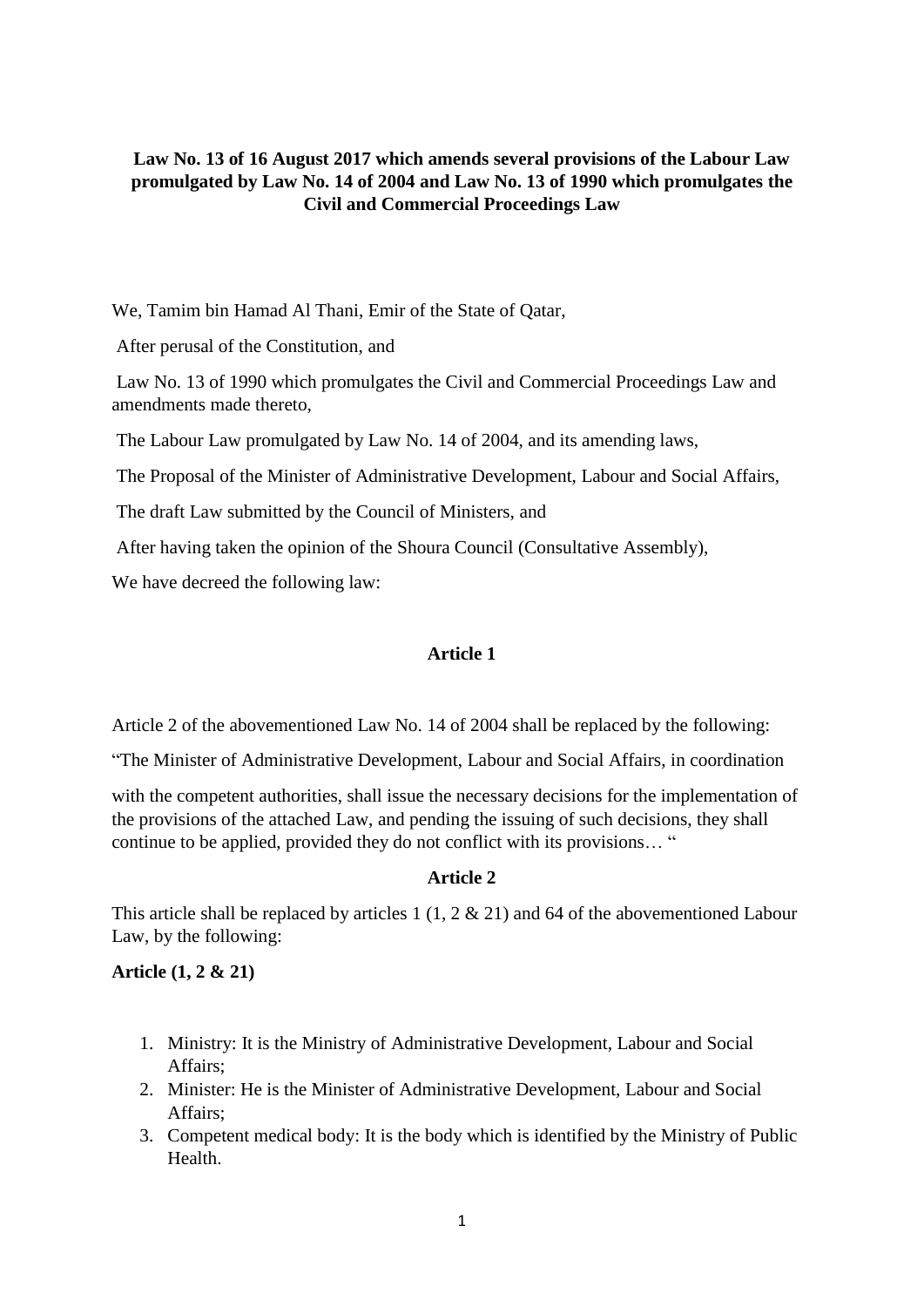# **Article 64**

"Before his/her appeal against the penalty imposed on him/her before the workers' dispute settlement committee, a worker shall appeal to his/her employer against the penalty inflicted on him/her within seven days of his/her cognizance of such a penalty. The appeal shall be concluded within seven days as of the day on which it was submitted. The appeal is considered to have been rejected if the period has expired, if there is no decision which has been handed down.

In the event of a rejected appeal or if it has not been decided within the above period, a worker may appeal to the Department against the penalty inflicted on him/her within seven days as of the date of rejection.

The Department shall decide on a worker's appeal within seven days as of the date of the submission of the appeal. The Department's decision shall be final. The appeal is considered to have been rejected if the period has expired, in the absence of a decision thereon.

As an exception therefrom, a worker may appeal against the penalty of dismissal from work before the workers' dispute settlement committee.

If the above committee is convinced that a worker's dismissal was arbitrary or in violation of the' provisions of this law, it shall either annul the dismissal penalty, and reinstate the worker in his/her work and pay his/her entitlements during the period for which he/she was not allowed to work, in order to implement such a penalty or pay a worker an adequate compensation therefor. An estimation of the compensation shall include the wage, and other benefits denied to the worker, as a result of this dismissal".

# **Article 3**

A new chapter shall be added to the abovementioned Labour Law, under the name of "Chapter eleven bis "Settlement of individual workers' disputes" whose provisions shall read as follows:

# **Article 115 bis**

"If a dispute arises between a worker and an employer related to the application of the provisions of this law or the labour contract, each party shall refer the dispute to the Labour Relations Department or to the Human Resources Department at the Ministry, as the case may be, to settle the dispute amicably.

The competent department shall take the necessary measures to settle the dispute amicably within a maximum period of seven days as of the day on which it was referred. The outcome of the settlement shall be referred to both parties within seven consecutive days. If both parties accept it, this agreement shall be drafted in a report signed by both, and certified by the competent department. It shall have executory force.

If the dispute is not settled within the period mentioned in the previous paragraph, or if either party to the dispute refuses the settlement of the competent department, or that the period has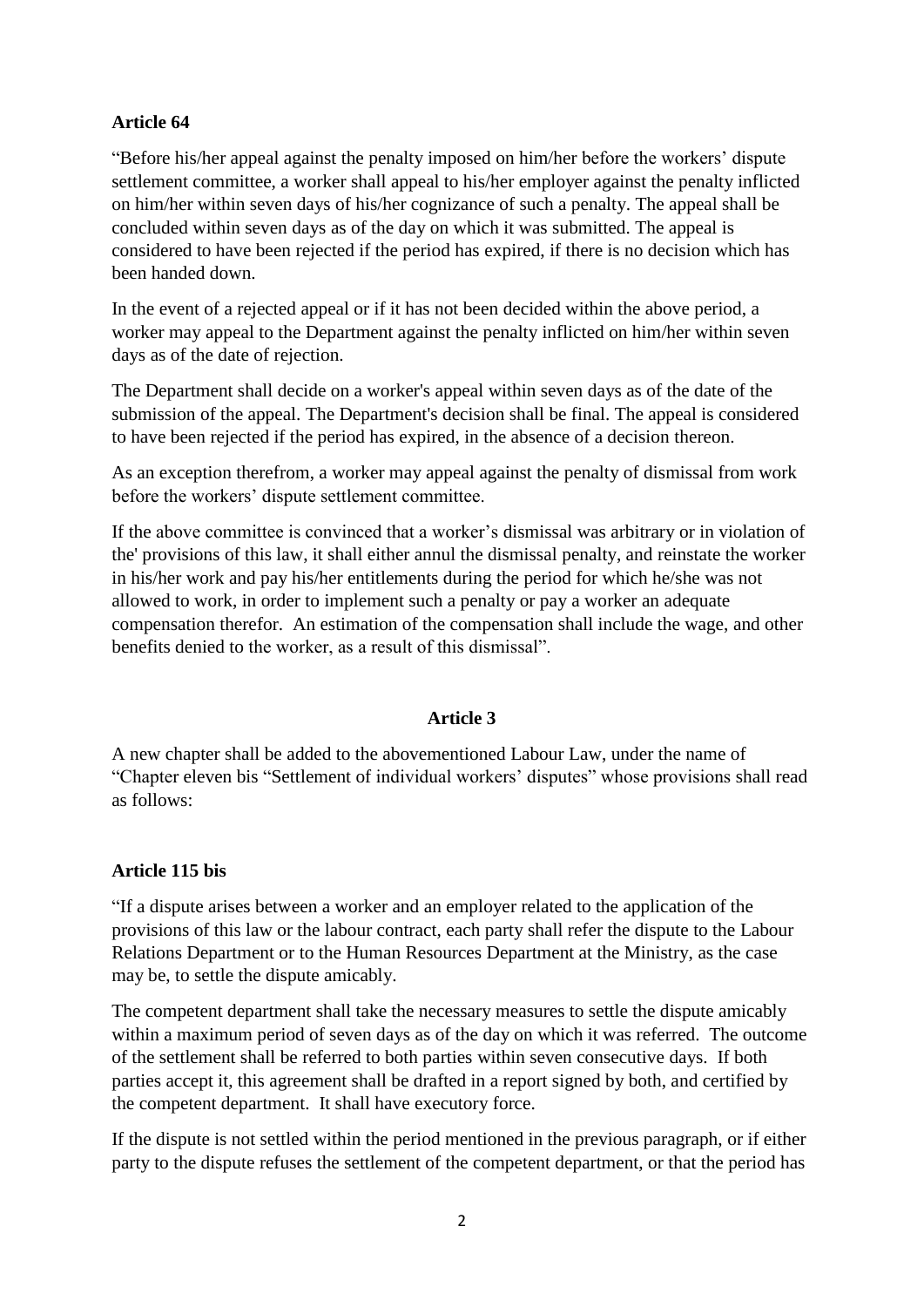expired, without either party having expressed its view on acceptance or rejection, the competent department shall be required to refer the dispute within three consecutive days to the workers' dispute settlement committee. A memorandum which includes a summary of the dispute, the arguments of both parties, pertinent documents and the observations of the competent department shall be attached to this referral. The secretariat of the workers' dispute settlement committee, shall fix a session for the examination of the dispute within a maximum of seven days as of the date of referral. Both the worker and the employer shall be notified of the date of the session at least three days before its convening.

The submission of the dispute settlement request to the competent department shall put a halt to the legally prescribed period set down for dropping the action for such rights, until the deadlines indicated in this article have passed."

# **Article 115 bis/1**

One or more "workers' dispute settlement committee" shall be set up at the Ministry. It will be headed by a first instance court judge, selected by the Supreme Council of the Judiciary, and two members nominated by the Minister, provided that one of them is experienced in accountancy.

The composition of the committee, its rules, and procedures which are to be followed, the mechanism for the implementation of its decisions, and the allowances of its members shall be determined by virtue of a decision by the Council of Ministers.

The Minister shall issue a decision which determines the headquarters of the committee.

One or more of the Ministry's employees shall be responsible for the committee's secretariat. The Minister shall issue a decision which shall determine their secondment, competence, and bonuses.

# **Article 115 bis/2**

"The committee shall be competent, on its own, to take a final decision on all individual disputes resulting from the application of the provisions of this law or a labour contract.

The committee shall decide on the dispute which is before it within three weeks as of the date on which the first session for its examination was held.

The committee's members shall be independent, and their decisions shall be final other than by law. No person or body may interfere in the disputes which are examined by the committee."

#### **Article 115 bis/3**

"The committee's secretariat shall notify both parties to the dispute of the procedures and its decisions at their address, or workplace by registered mail, or by any other means with an acknowledgment receipt.

The notification shall have legal consequences as of the date on which it was notified or handed to concerned parties."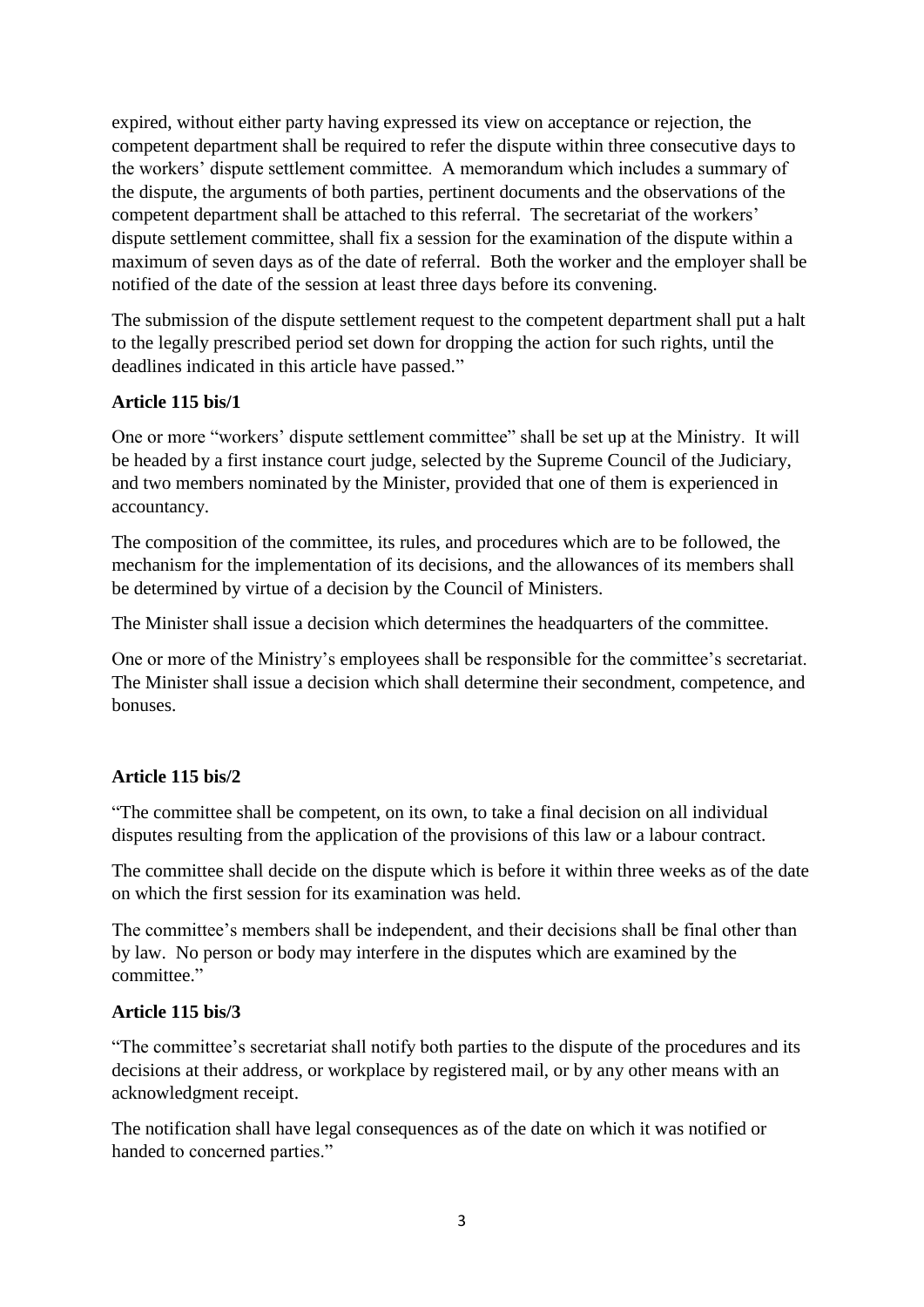# **Article 115 bis/4**

"The committee's decision on the dispute shall specify the reasons therefor, and shall include the names of the committee's President and its members, date and place of its issue, names of litigants, their capacities, presence or absence, a comprehensive exposé of the events of the dispute, claims of the litigants and their rebuttal. It shall be signed by the President and the Secretary. It will have executory force as specified in article 362 of the above mentioned Civil and Commercial Proceedings Law, The draft decision shall include the reasons for the dispute, signed by the committee's President and its members when pronouncing the decision; otherwise, it shall be null and void.

The provisions of the above mentioned Civil and Commercial Proceedings Law shall apply to the procedures before the workers' dispute settlement committee, and the decisions issued, unless there is another specific text in that law."

# **Article 115 bis/5**

"The committee's decisions which are issued shall have executory force."

# **Article 115 bis/6**

**"**Concerned parties shall have the right to appeal against the decision issued by the workers' dispute settlement committee before the competent circuit at the Appellate Court within fifteen days as of the day on which the committee's decision was rendered if it was in the presence of the parties, or on the day which follows the announcement of the decision if it was in the absence of the parties. The appeal shall not result in stopping the implementation of the decision unless the competent circuit decides otherwise.

The competent circuit at the Appellate Court shall examine the appeal without delay, and shall decide thereon within thirty days as of the date of the first session held before it.

The competent circuit at the Appellate Court is the only body which can stop the implementation of the committee's decisions."

# **Article 115 bis/7**

"The lawsuits which are the competence of the workers' dispute settlement committee before the courts shall not be accepted before a final decision has been handed down by this committee.

The courts shall continue to decide on the lawsuits which were referred to them before the date of the law's entry into force. They shall examine the lawsuits which are referred after the law's entry into force, until the committee starts its specific mandate which is specified therein."

# **Article 4**